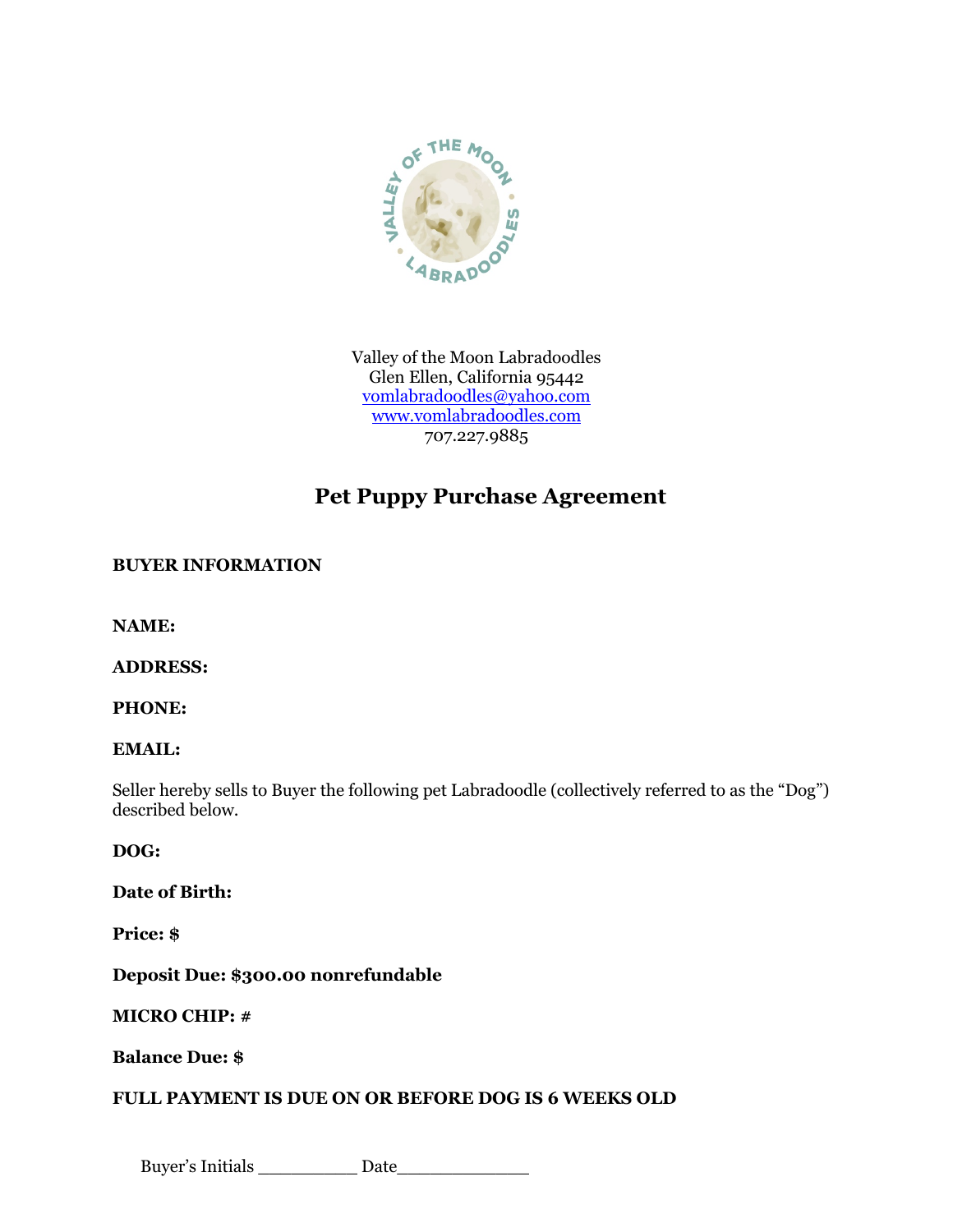**Litter Information and Puppy Description:**

**Bitch:** 

**Sire:** 

**Born:**

**Gender:**

**Color:**

# *This is a binding contract with the purpose to protect the Seller, the Buyer and the puppy.*

The Seller guarantees that the puppy is in good health and has received appropriate medical inoculations (vaccines) and care including parvo inoculations and deworming. Seller will provide Buyer with a medical chart detailing treatment the puppy has received under the Seller's care. Seller also provides a 24-month health guarantee against any debilitating congenital defects. The health guarantee is as follows:

- VOM Labradoodles guarantees the puppy is in good health, is up-to-date on immunizations appropriate for the puppy's age and has had appropriate deworming at the time the Buyer takes possession. The Seller **requires** that the Buyer takes the puppy to a veterinarian within the **first three days** after taking it home (includes Saturdays but not Sundays). If upon examination the veterinarian finds that said puppy is not in good health, the Buyer must notify the Seller within 24 hours. The Seller reserves the right to a second veterinarian opinion at the expense of the Seller. The Buyer shall return the puppy to the Seller with all the veterinarian documentations for a refund of the full purchase price. The Seller has no obligation to reimburse the Buyer for any costs incurred, i.e., medical etc.
- VOM Labradoodles provides this warranty for 24 months after the date of sale against any debilitating congenital defects. In the event the puppy exhibits symptoms of a suspected debilitating congenital defect, the Buyer must supply any requested veterinary records to the Seller
- This warranty does not include viral illnesses, infections, improper bites, hypoglycemia, parasites, Guardia or Coccidiosis. It also does not include any illness due to the ingestion of foreign objects, food, chemicals or physical injury.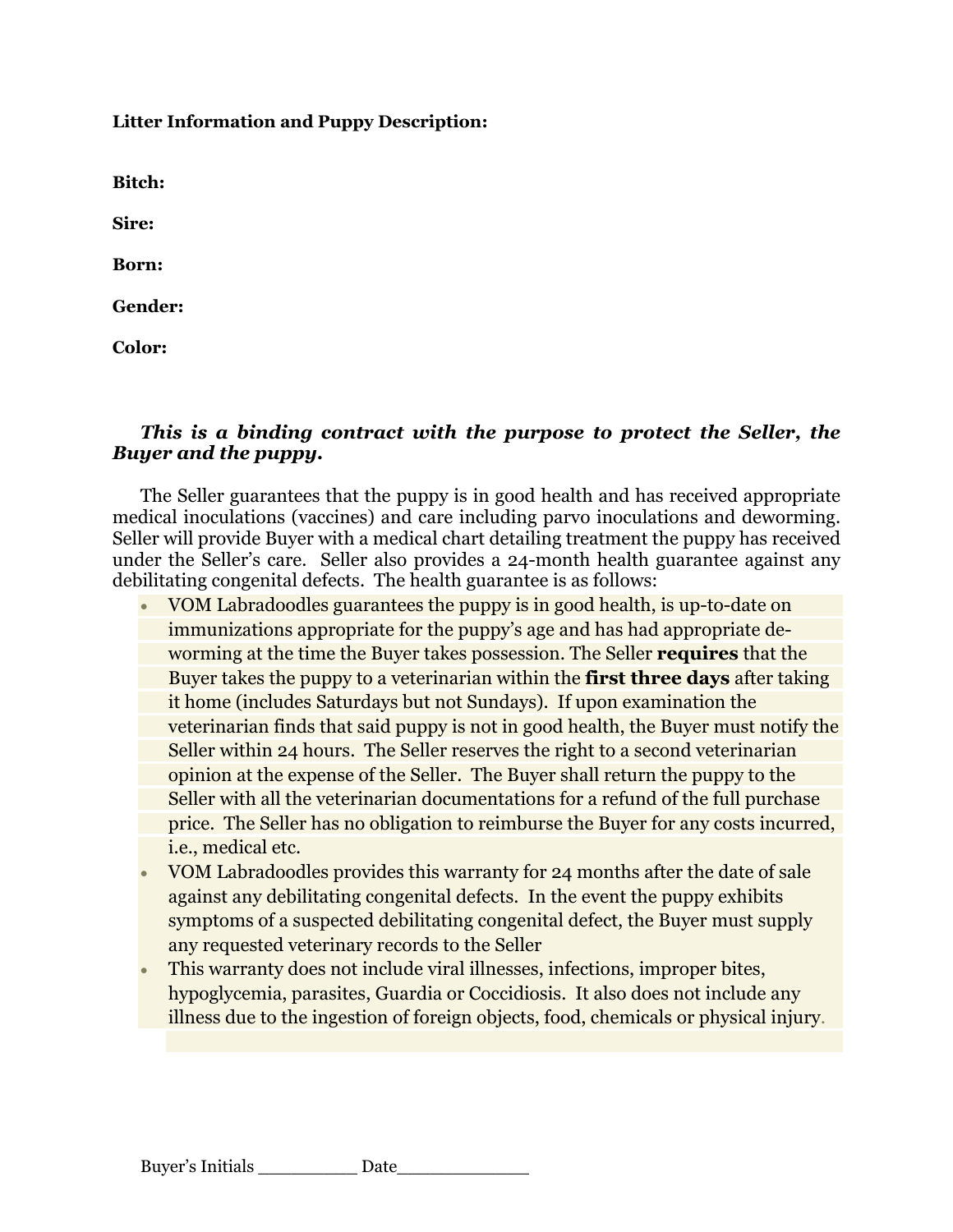- This warranty does not include hernias in either gender or undescended testis in males. Owner will be notified of these conditions and agree to purchase said puppy. Initial here if you were notified of such conditions\_\_\_\_\_\_.
- If it is determined the puppy does have a genetic disorder that is identified within 24 months of purchase, the Buyer has the option of (1) either a replacement puppy from the next available litter of equal value Or (2) reimbursement (up to the purchase price of the original puppy) of veterinary expenses related to that illness. Your puppy need not be returned to us. Shipping fees will not be refunded, and if it becomes necessary to ship a replacement puppy, those fees are to be paid by the Buyer.
- If the puppy should die from a suspected congenital defect within 24 months of its date of purchase, an autopsy must be performed at the purchaser's expense by a veterinary teaching hospital or state licensed DVM acceptable to VOM Labradoodles own veterinarian. If the autopsy shows a congenital defect as the reason or the death, the Seller will provide another puppy of equal value to the purchaser. A written statement from the veterinarian must be provided. This warranty is void in the event of an indeterminable or inconclusive diagnosis
- Hip and elbow dysplasia will NOT be covered in this guarantee if the puppy is spayed or neutered before 12 months of age or if the dog is determined to be overweight by a licensed veterinarian.

## Buyer obligations:

The Buyer agrees to maintain preventative health care of the puppy including, but not limited to: inoculations, internal and external parasite prevention and monthly heartworm preventative medication as recommended by a veterinarian.

The Buyer agrees to have the puppy spayed or neutered between the ages of **12-18 MONTHS OF AGE**. The Buyer agrees to supply proof of the spaying or neutering of the puppy and the proof must be submitted on veterinarian letter head, be dated and signed and contain the phone number of the veterinarian that performed the procedure. If the procedure is completed before 12 months of age the health guarantee will no longer cover hip or elbow dysplasia due to the recent UC Davis study that determined early spay/neuter doubles the risk of hip dysplasia developing.

This puppy is sold WITHOUT breeding rights and they Buyer agrees the puppy will never be bred. Careful consideration is taken before any pairing and the puppy may or may not be a suitable candidate for breeding. Should the puppy be bred without completing the necessary steps a fine of **\$20,000** will be paid by the Buyer and they will require proof of spay or neuter as soon as the procedure can safely be completed. All of our dogs have microchip and DNA sequence on file for identification of said dog and that of offspring should unauthorized breeding occur.

| Buyer's Initials<br>Date |  |
|--------------------------|--|
|--------------------------|--|